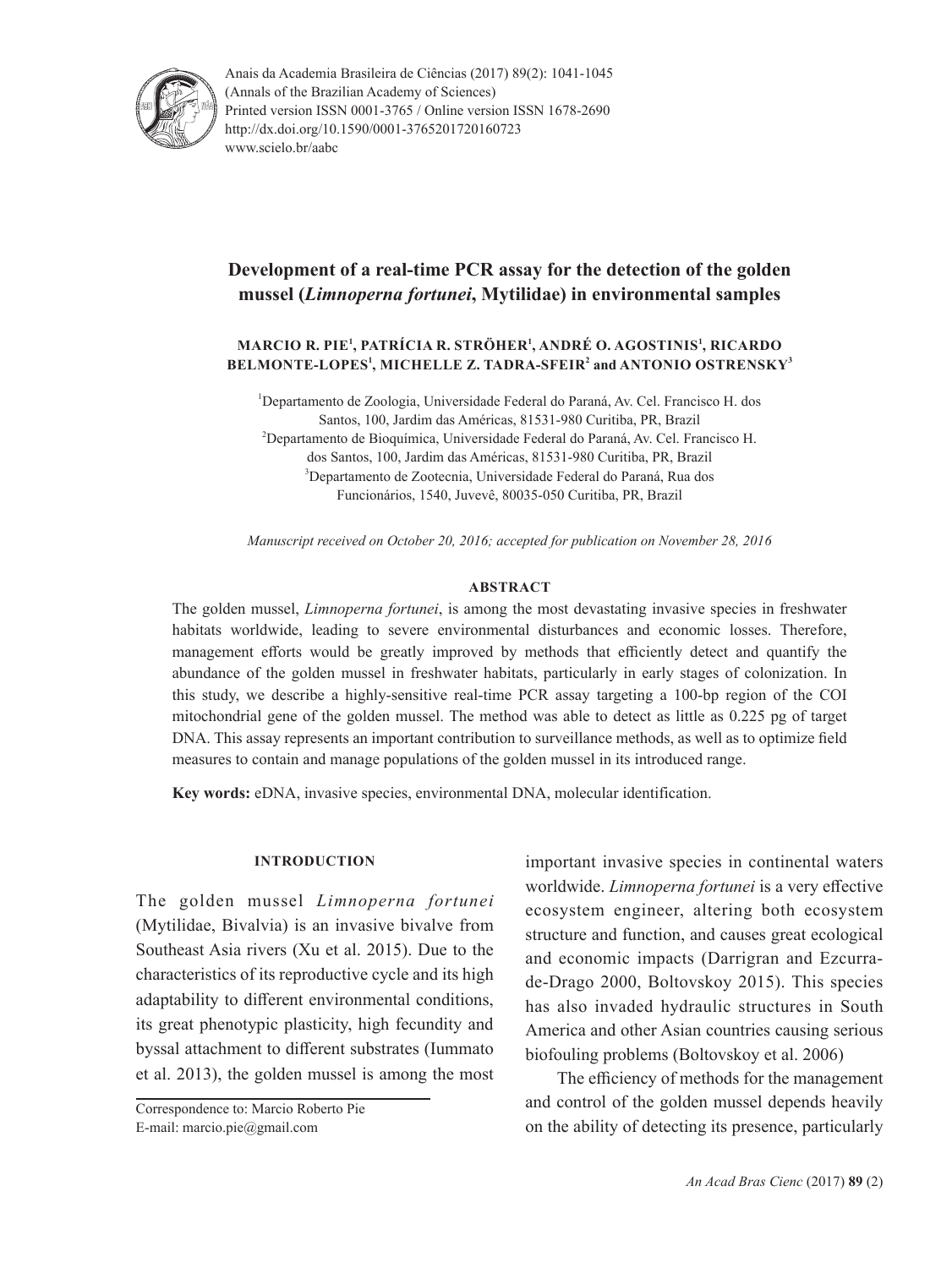in the early stages of its colonization. To this end, Pie et al. (2006) developed a set of species-specific primers that could be used to detect golden mussel larvae obtained from filtered environmental water. Although the method is clearly an advantage over the laborious and error-prone approach of screening larvae under the microscope, its application is limited by three main factors. First, large volumes of water had to be filtered (typically  $> 500$  L), which is a logistic challenge, particularly in remote areas or in turbulent waters. Second, the method only provides binary information in terms of presence or absence of the golden mussel in the obtained samples. Finally, the large fragment that was amplified  $({\sim}300 \text{ bp})$  requires that the template DNA is relatively well preserved, allowing for its detection only in the presence of fresh larval tissue in the samples. However, recent studies have sought to detect free DNA molecules in suspension, also known as eDNA, which usually involves smaller fragments (Ficetola et al. 2008, Taberlet et al. 2012). eDNA methods have been particularly useful in monitoring programs of invasive species, including frogs (Ficetola et al. 2008), fish (Darling and Mahon 2011, Keskin 2014) and mudsnails (Goldberg et al. 2013).

In this study we describe a highly-sensitive real-time PCR assay targeting a 100-bp region of the COI mitochondrial gene of the golden mussel. Real-time PCR is a powerful technique that has been used in a variety of applications, including genotyping, gene expression analyses, and pathogen detection (Mackay 2007). In this method, fluorescence data are obtained during the logarithmic phase of the PCR, when the quantity of the amplified product is directly proportional to the amount of initial template, thus circumventing the need for post-PCR processing. Fluorescence is provided by a specific probe, which provides a second layer of specificity in addition to the method (Dias et al. 2008). As a consequence, rtPCR is faster and more accurate than its traditional alternatives (Wilcox et al. 2013, Nathan et al. 2014). The availability of this new assay could represent an important contribution to improve surveillance methods, as well as to optimize field measures to contain and manage populations of the golden mussel in its introduced range.

## **MATERIALS AND METHODS**

#### PRIMER DESIGN

We downloaded 57 sequences of the cytochrome c oxidase subunit I (COI) mitochondrial gene of the golden mussel available on genbank, particularly those sequenced by Ghabooli et al. (2013) and searched for conserved regions that would allow for the amplification of a short fragment that could be used even in the case of highly degraded environmental DNA. In addition, we targeted a mitochondrial region because there are more mitochondrial DNA copies per cell than nuclear DNA copies, thus maximizing the chance of detection. A set of primers and a probe for a TaqMan® assay were designed using PrimerQuest. To ensure the specificity of the probe, we checked for potential cross amplification using BLAST (Altschul et al. 1990). The probe was synthesized with a 6-GAM reporter dye in the 5'- end and MGB-NFQ as a quencher on the 3'- end.

Sensitivity of the real-time PCR assay was assessed with genomic DNA obtained from adult muscle tissue from *Limnoperna fortunei* extracted using DNeasy® Blood & Tissue Kit (Qiagen). Assays were carried out using a StepOnePlus™ Real-Time PCR System (Applied Biosystems). The test was performed in a series of six 1:10 dilutions from the initial 150 ng/μl of DNA template. Generally the concentrations from eDNA extractions are covered from the spectrum of these dilutions (Spear et al. 2015). To ensure the results, the extractions and PCR were carried out in separate rooms. As commonly used in this kind of experiment to certify the test credibility, a list of controls were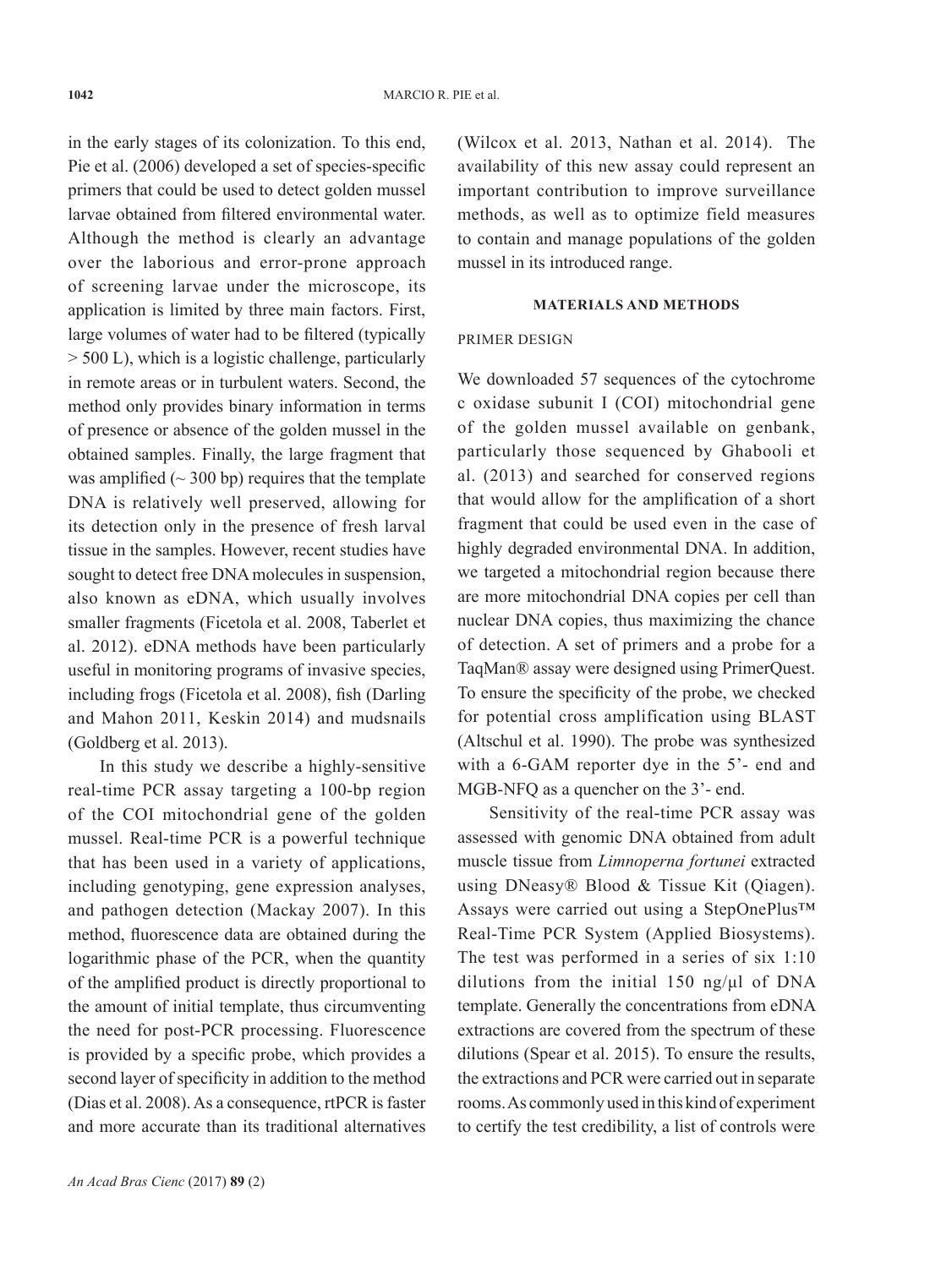performed: a standard negative control, a negative control with DNA from a knowing different species and TaqMan® Exogenous Internal Positive Control (Applied Biosystems). Finally, to test for PCR inhibition, we included the amplification of the internal positive control as one of the samples.

Total optimized solution was prepared on a 12.5-uL volume including 6.25 uL of TaqMan® Environmental Master Mix 2.0 (Applied Biosystems), 3 µL of DNA as template, 10 nM of each primer, 25 nM of probe, 0.3 µL of TaqMan® Exogenous Internal Positive Control 10X Exo IPC Mix (Applied Biosystems), 0.15 μL of TaqMan® Exogenous Internal Positive Control 50X Exo IPC DNA (Applied Biosystems) and 2.8 µL of Ambion® DEPC-treated water (Ambion®). All samples ran in triplicate for templates and negative controls. The reaction was performed with 95°C for 15 min followed by 40 cycles of denaturation at 94°C for 1 min and annealing/extension at 65°C for 1 min.

Finally, we tested the performance of the method under field conditions by collecting 100 mL water samples from reservoirs of electric power plants in the state of Paraná for which the golden mussel was recorded as either present (Usina Salto Osório - São Jorge D'oeste, and Usina Governador José Richa - municipality of Capitão Leônidas Marques) or absent (Usina Salto Santiago - municipality of Saudade do Iguaçu, Usina Governador Bento Munhoz da Rocha Netto municipality of Pinhão, and Usina Governador Ney Aminthas Braga - municipality of Mangueirinha). This classification, in turn, was defined either based on previous studies by our own team and through confirmatory analyses based on the collection of environmental samples and screening larvae under the microscope. Each sample was filtered using a 47 mm diameter and 45 *μ*m pore size nitrocellulose membrane. Total DNA was extracted using a DNeasy® Blood & Tissue (Qiagen) kit, following the manufacturer's instructions, using the whole filter rolled up in the microtube for digestion.

#### **RESULTS**

The designed real-time PCR assay primers and probe are shown in Table I. The *in silico* analysis using NCBI blast showed that the primers did not match other bivalve species. The assay amplifies a 100 bp region of the COI gene, corresponding to coordinates 316-412 of the matching gene in *Crassostrea angulata* (AB904890). There was a linear range of detection over five orders of magnitude, with little variation among replicates (Figure 1).

**TABLE I Sequences of primers and probe used in our assay for the detection of the golden mussel.**

| Name              | Sequence $(5' - 3')$                                  |
|-------------------|-------------------------------------------------------|
| Forward<br>primer | GGGACTGGTTGGACAGTTTAT                                 |
| Probe             | 6FAM-<br>CCCAGCAGTTGACATAGCTGCTTT-<br>MGB-NFQ (Sense) |
| Reverse<br>primer | ACGCACCAGCTAAATGAAGA                                  |



**Figure 1 -** Sensitivity of the *Limnoperna fortunei* real-time PCR assay. Dilutions were made from genomic DNA and mean values of cycle threshold (Ct) plotted against  $log_{10}$ -transformed DNA concentrations. Error bars represent standard deviations over three replicates.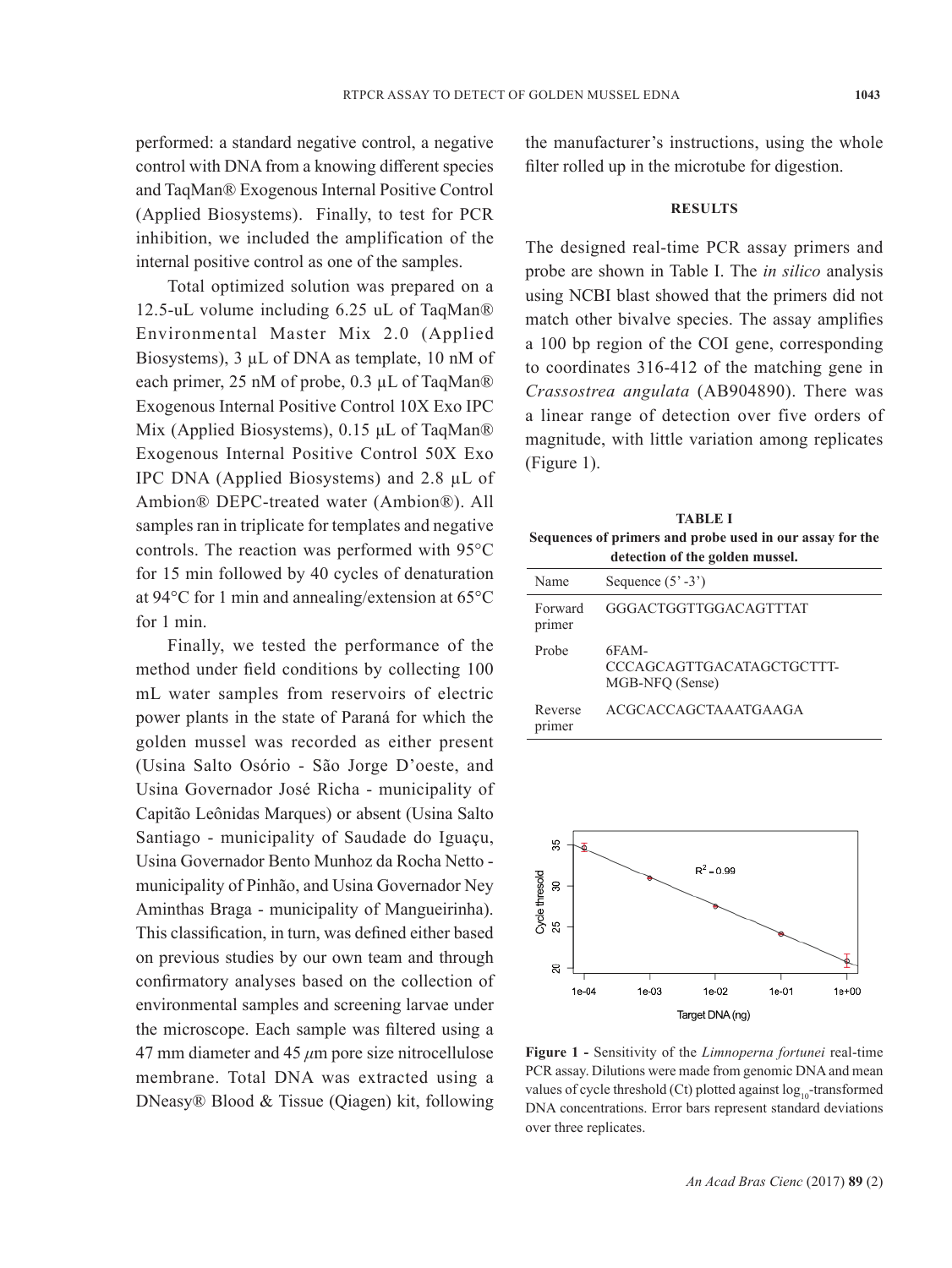Field tests of the protocol described in this study were highly efficient, given that none of the locations where the golden mussel had not been recorded were tested positive, whereas the method indicated the presence of the golden mussel in both of the reservoirs where populations had been detected.

# **DISCUSSION**

The most crucial moment for the management of invasive species is precisely that in which it is less detectable, i.e. during the early stages of colonization. Therefore, efficient efforts to monitor and control the golden mussel depend heavily on a means for its early detection. In this study we provide a new TaqMan® rtPCR assay that can be used for this purpose. Future tests under field conditions should allow for assessing the extent and operational conditions under which the quantitative information provided by the assay can translate into reliable estimates of golden mussel biomass, as has been proposed for other organisms (e.g., Takahara et al. 2012, Goldberg et al. 2013, Pilliod et al. 2013).

An alternative to the method presented in this study has been designed by Endo et al. (2009), in which a SYBR-Green assay was developed to amplify a 139 bp fragment of the golden mussel COI gene. Given that our primer set would amplify a fragment that is nearly 40% shorter than that designed by Endo et al. (2009), we expect that our method will be more sensitive and robust to template degradation, as commonly observed in environmental DNA. In addition, the use of the TaqMan® probe provides an additional level of specificity in our assay in relation to an alternative SYBR-Green assay.

#### **ACKNOWLEDGMENTS**

MRP and AO were supported by a research grant from Conselho Nacional de Desenvolvimento

Científico e Tecnológico (CNPq) (304897/2012- 4 and 302609/2013-0, respectively). We thank Companhia Paranaense de Energia Elétrica (COPEL) for partnership to carry out the work and Diego Junqueira Stevanatto and Diogo Barbalho Hungria for assistance during field work.

# **REFERENCES**

- ALTSCHUL SF, GISH W, MILLER W, MYERS EW AND LIPMAN DJ. 1990. Basic local alignment search tool. J Mol Biol 215(3): 403-410.
- BOLTOVSKOY D. 2015. *Limnoperna fortunei*: the ecology, distribution and control of a swiftly spreading invasive fouling mussel. Springer International Publishing 10: 476.
- BOLTOVSKOY D, CORREA N, CATALDO D AND SYLVESTER F. 2006. Dispersion and Ecological Impact of the Invasive Freshwater Bivalve *Limnoperna fortunei* in the Río de la Plata Watershed and Beyond. Biol Invasions 8: 947-963.
- DARLING JA AND MAHON AR. 2011. From molecules to management: adopting DNA-based methods for monitoring biological invasions in aquatic environments. Environ Res 111(7): 978-988.
- DARRIGRAN G AND EZCURRA-DE-DRAGO I. 2000. Invasion of the exotic freshwater mussel *Limnoperna fortunei* (Dunker, 1857) (Bivalvia, Mytilidae) in South America. Nautilus 114: 69-73.
- DIAS PJ, SOLLELIS L, COOK E, PIERTNEY SB, DAVIES IM AND SNOW M. 2008. Development of a real-time PCR assay for detection of Mytilus species specific alleles: application to a sampling survey in Scotland. J Exp Mar Biol Ecol 367(2): 253-258.
- ENDO N, SATO K AND NOGATA Y. 2009. Molecular based method for the detection and quantification of larvae of the golden mussel *Limnoperna fortunei* using real-time PCR. Plank Benth Res 4(3): 125-128.
- FICETOLA GF, MIAUD C, POMPANON F AND TABERLET P. 2008. Species detection using environmental DNA from water samples. Biol Lett-UK 4(4): 423-425.
- GHABOOLI S, ZHAN A, SARDIÑA P, PAOLUCCI E, SYLVESTER F, PEREPELIZIN PV, BRISKI E, CRISTESCU ME AND MACISAAC HJ. 2013. Genetic diversity in introduced golden mussel populations corresponds to vector activity. PLoS ONE 8(3): e59328.
- GOLDBERG CS, SEPULVEDA A, RAY A, BAUMGARDT J AND WAITS LP. 2013. Environmental DNA as a new method for early detection of New Zealand mudsnails (*Potamopyrgus antipodarum*). Freshw Sci 32(3): 792-800.
- IUMMATO MM, DI FIORI E, SABATINI SE, CACCIATORE LC, COCHÓN AC, DE MOLINA MC